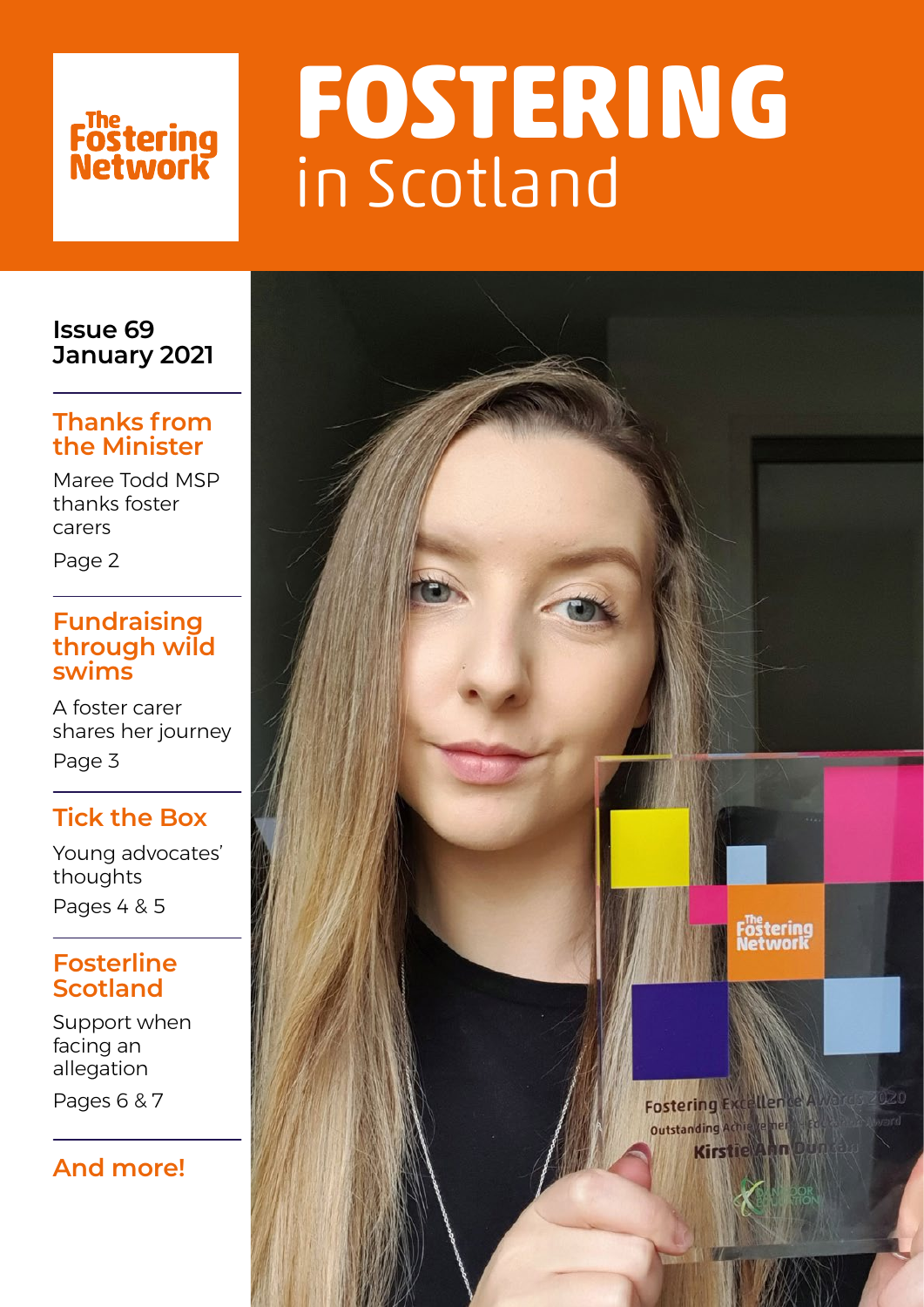**FOSTERING IN SCOTLAND**

 $\begin{array}{cccccccccccccc} + & + & + & + & + & + \end{array}$ 

# Hello everyone





I would like to begin my letter by warmly congratulating the award winners from our Fostering Excellence Awards, which were held virtually in October. Our Scottish winners were Amy Davidson, who sits on our Scottish Advisory Committee, Kelly Tawse who is a foster carer and

mother of one of our young advocates, and Kirstie Ann Duncan who won an award for Outstanding Achievement in Education and is featured on this edition's cover. You can read more about Kirstie's achievements in our UK magazine.

I would echo the thanks and appreciation expressed by Maree Todd below for your hard work and dedication during these challenging times. We have written to Jeane Freeman, Cabinet Secretary for Health, asking that the Scottish Government acknowledges the vital role played by foster carers by designating them with 'key worker' status, and stating that foster carers should be included in the £500 bonus being awarded to health and care workers. Keep an eye on our website for more information on this.

For foster carers in the unfortunate position of facing an allegation against them, our latest Fosterline Scotland update includes important information from our solicitors, Levy and McRae. I would also recommend you attend our virtual Managing Allegations training course on 10 February 2021. Our young advocates have shared with us their thoughts on why care experienced young people should 'tick the box' on their UCAS forms and I'd encourage you all to get involved in our campaign. We also have openings for new members on our Scottish Advisory Committee (see page 7), please get in touch if you are interested. And finally, do take a read of the inspirational journey of foster carer Fionnadh Ratchford (page 3), who is raising funds for us through her ambitious wild swimming challenge.

I hope the year ahead is kind to all of us.

Until next time.

 $\alpha$ a

Sara Lurie Director for Scotland

# A big thank you

### From the Minister for Children and Young People, Maree Todd

I receive regular updates on how the pandemic is impacting foster families and I know there are many challenges. Living under restrictions is tough and it becomes more stressful if anyone in or attached to our family needs to selfisolate for coronavirus-related reasons and especially if they become ill.

I wanted to send a message of encouragement to try to lift your spirits in any way I can, as well as to say a massive thank you for the way you are coping with the additional stress and anxiety that COVID-19 has brought upon all of our lives. No doubt you will have seen the encouraging news about vaccines in the last couple of months. I do, however, urge you to continue to stick with the safety advice and guidance while the virus remains a threat.

I know that trying to maintain and manage family contact has been a big concern and hopefully by now you will all have seen the guidance that we have produced to help with that. We have been working closely with The Fostering Network, CELCIS, Social Work Scotland and others who I know have been doing all they can to ensure you have the support and guidance that you need. Please continue to use their websites, which I know are updated regularly, to keep you supported. We are also working with Fiona Duncan and The Promise Team to take forward the conclusions of the independent care review to ensure foster families receive the support they need, when they need it.

I sincerely hope you managed to enjoy some happy family time



together over the Christmas season. Let us look forward to a 2021 that brings much more positivity and hope into our lives.

Thanks again for all that you do daily to support your families, and to improve the futures of vulnerable children and young people.



**Scottish Government** Riaghaltas na h-Alba gov.scot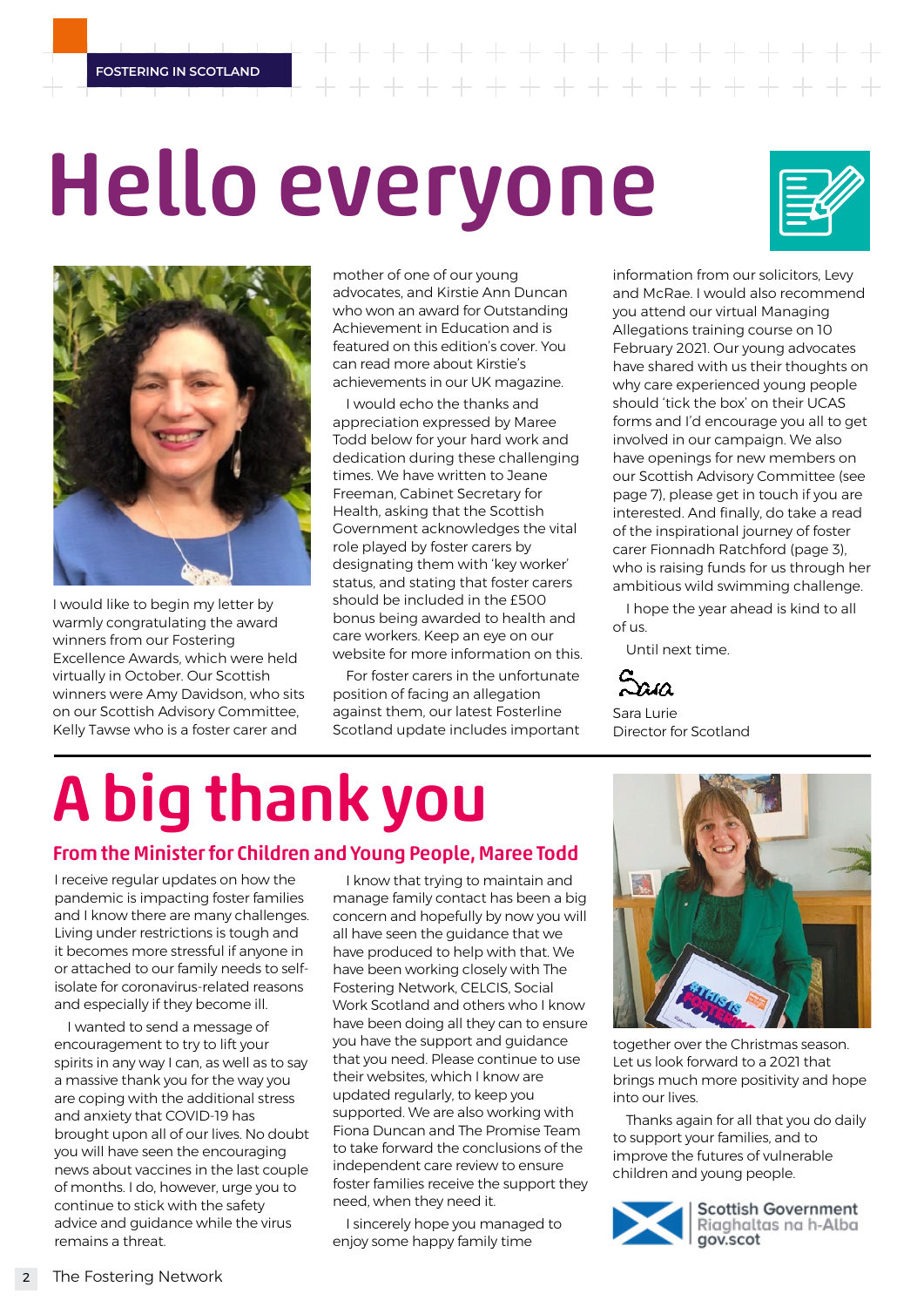**FOSTERING IN SCOTLAND**

## $+ + + + +$ - + + + + + + + + + + +

# Wild swimming, from the Ayrshire Coast to Ailsa Craig!

We have been following the inspirational journey of Fionnadh Ratchford, a South Ayrshire foster carer, as she takes on a series of bracing outdoor swims in aid of The Fostering Network:

'Fostering is an incredibly worthwhile and rewarding vocation. There are few opportunities where you have such an ability to change and positively develop a young person's life, helping them to achieve their potential. I am raising funds with a series of wild swims for The Fostering Network to support foster carers to further transform children's lives. Is it something you would consider?

'These last months have been challenging for foster carers, having to expand our areas of expertise to become home-school teachers to anxious children deprived of familiar routines. With no respite and limited resources, compassion fatigue can creep silently up on you, so it is important for us all to create and protect some time for ourselves.

'I'm passionate and committed to fostering and would like to give something back. My idea is to combine all the things I love, and I have set a virtual target to swim to Ailsa Craig, a volcanic plug over 10 miles from the Ayrshire coast. I will add together many individual swims throughout the winter to achieve this 17km goal. I'm hoping to complete it during Foster Care Fortnight in May 2021. It's a sobering thought that I'd need to more than triple my distance to swim one meter for each of the 65,000 children in care across the UK.

'My journey so far has been exhilarating, exploring the coasts, bathing in dark peaty waters of lochs within easy reach of my pedals. Each joyful dip is different, exploring a Crannog or watching the fin of a large pike breaking the surface, passing within metres before shivering into clothes with a slice of cake and a hot chocolate. Glen Trool is starkly beautiful, with rolling banks of mist revealing the lower slopes of the

Merrick, under pungent pine trees with raindrops catching on eyebrows and eyelashes. As I wobble out, I discover that there are still midges in October who have found exposed skin on my wrist. 640m swum, hard won!

'Moments in wild locations can be unsettling: yellowing leaves move under you, caught in unseen currents. You learn how quickly the wind can whip up waves and change direction. an unexpected crest, how to catch your breath. You monitor the temperature, where the safe exit points are and when to stop before you become too cold and tired. You become more aware of the changing seasons, appreciative of these amazing, beautiful places: swallows leaving, geese over head, frosted leaves. Swimming with a friend is a delight, bantering and chuntering along, treading water because you're laughing so much or pulling long slow strokes in quiet waters, ripples moving ahead of you.

'Last year, South Ayrshire Council supported me to complete Oxford Mindfulness Centre's *Mindfulness for Life* course. I incorporate the lessons from this into my daily life and wild swimming offers much as you are completely immersed in this aqueous environment. There are moments too, to consider and reflect, like how the rolling ocean swells, surges and pulls you much like the journey of a care experienced child, moved by forces beyond their control. How then to support this child, to adjust and attune their journey to the changing environment, how best to care for them and help them with their own adverse experiences to meet the challenges ahead, to change their future?

'Heading towards the end of Scotland's Year of Coasts and Waters, as days shorten and temperatures plummet, the length of time you can safely spend in the water reduces. I'll need enthusiasm, determination and commitment, as you do in fostering, to complete this journey. Each session is



becoming shorter and there will be times where the best decision is not to swim. I hope it shows the children I foster that it's tough but you keep going, building resilience and the ability to thrive.

'I've no idea how long I can swim for or how close to my target I'll get, whether that's due to Covid-19 or sensible winter swimming. But with dusk falling, cold, sandy, damp and tingly from a bracing dip, streaky sunset behind Ireland, I'm crossing the sand dunes with another 650m towards my target, heading home with a daft smile. It is magical and I'm lucky to have this moment. I love what I do and I am privileged to foster for South Ayrshire Council.'

If you have been inspired by Fionnadh's journey and would like to support her challenge, please consider making a donation: [virginmoneygiving.com/](http://virginmoneygiving.com/WildswimtoAilsaCraig) [WildswimtoAilsaCraig](http://virginmoneygiving.com/WildswimtoAilsaCraig). I know she would want to encourage you all to give it a go and discover the joy of it yourselves.

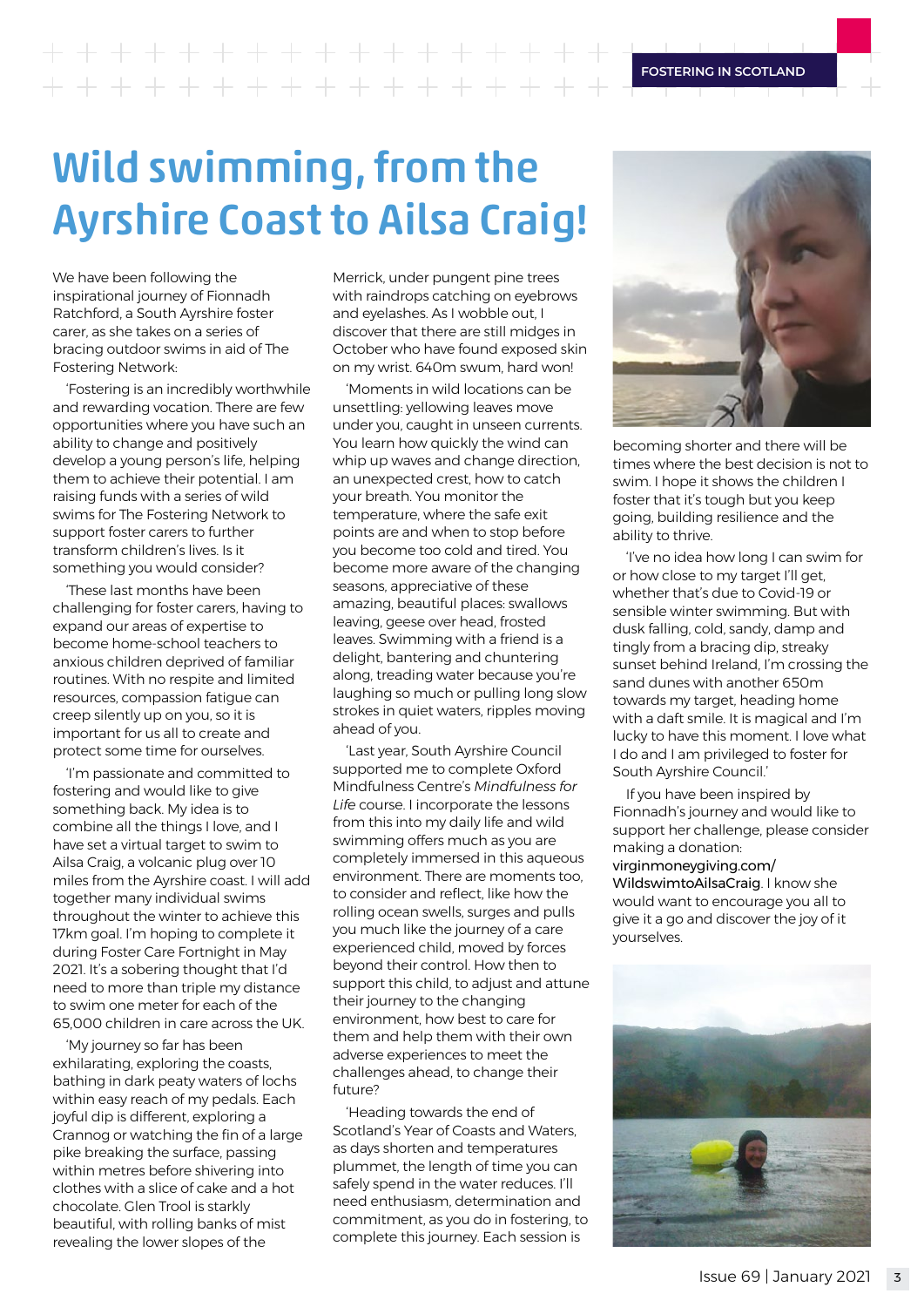# Reasons to 'Tick the Box'

Young people who have experience of care should be able to aim high and fulfil their potential. This might include going to college or university. When applying to study via UCAS, you are asked to answer 'yes' or 'no' to the question 'Have you been in care?' Care experienced young people should say 'yes' or hypothetically 'Tick the Box.' This opens the door to the support they may need, to help them enter and thrive at college or university. However, some young people have told us that they are concerned about who the information will be shared with. The Fostering Network believes that too many care experienced young people are missing out on support, and we want to change that.

## What young people think:

Below are some thoughts from the young people involved in our Young Advocates project about their experiences. Remember, it's never too late to Tick the Box. If you have already submitted your application or started studying, you can still contact your college or university directly. Please try to do this as early as possible so that support is available if you need it.



### **Jeanette (23)**

'Academically, I have had extra support in classes, like a person who takes notes for me and a study skills tutor. I probably wouldn't be at uni without these supports. Normally, I wouldn't ask for help, so it is

good that the support was there for me already

'When I first went to college, I didn't 'tick the box' as I didn't want to be stigmatised. Then I happened to mention I was care experienced to a guidance person and they told me to 'tick the box' and the benefits that it has.

'Financially, ticking the box means I get the care experienced bursary, which helps with bills and stuff. I probably wouldn't have gone to uni if I had to take out loans.

'If I hadn't been told to 'tick the box' I wouldn't have done it and I wouldn't have received all the support and benefits that come along with it and I probably wouldn't be at uni now.'

### **Rosie (18)**

'Tick the box is good because it is giving kids a push into higher education because they will get money to help them. Some people wouldn't be doing it if they had the worry of paying back loans.

'It gives every kid in care a chance to pursue higher education because there's only a really small percentage who go on to higher education.

'Nobody has contacted me about 'ticking the box' apart from a tutor at the start to say, "hey I see you are in care, do you need extra support?" I didn't need it, but it felt good he was on the ball. At high school I didn't have that kind of support, so it was nice to feel that.'



### **Denisha (21)**

'Without 'ticking the box' I think I would've struggled to get into uni. I found it difficult to focus in school because of how challenging my home life was at times which impacted my grades. My guidance teacher told me about ticking the box which meant that I qualified for widening access so I only needed the minimum entry requirements to get in. The stability and independence I got from moving to uni meant that I was able to really showcase my abilities and I ended up graduating with a first-class honours degree.

'When I got to uni, I got a mentor and we had coffee once a month to chat about how things were going and if I needed extra support. I opted out of this in my second year, but it was good to know that the support was there if I needed it. I got emails about things available like financial support, internships and helplines for mental health even after I graduated. It didn't feel stigmatising to access, which is important because this support was available to anyone part of 'widening access' so I wasn't singled out as a young person with care experience.

'The care experienced student bursary came out when I was in my second year of uni which gave me so much more financial freedom as before that I had two part-time jobs in first year which gave me little time to focus on uni. I was living with my sister until I moved to uni but because this was an informal kinship care arrangement, I was told that since she wasn't my official

guardian I'd only qualify for the minimum student loan. The care experienced bursary helps overcome situations like this and makes it a fairer way which I am so grateful for.'



### **Abigale (19)**

'I ticked a box on my college application, which registered me as a care experienced young person. I receive a care experienced bursary through



college of about £214 a week. I also got emailed asking if I wanted any support. I felt happy there was help if I needed it.

'I didn't realise the value of ticking the box to say I was care experienced until my guidance teacher at high school told me to do so. It was lucky I did.

'I feel if I hadn't had the 'tick the box' option, I would have needed a student loan which isn't easy to pay off.'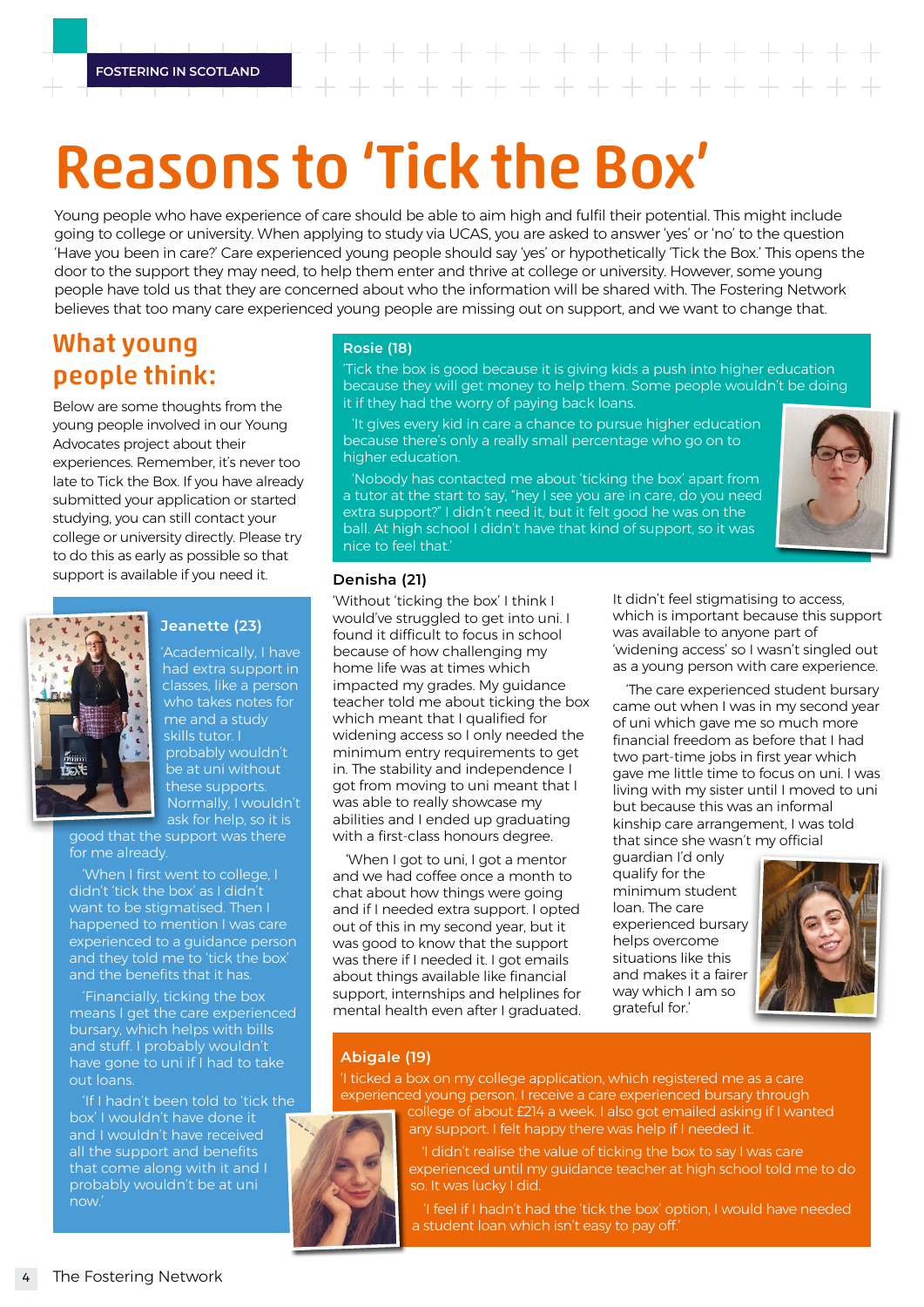$\begin{array}{ccccccccccccccccc} + & + & + & + & + & + & + & \end{array}$ 

**FOSTERING IN SCOTLAND**

## Tick the Box – please support the campaign

As highlighted by our young advocates, schools and colleges have an important role to play in encouraging young people to apply to UCAS. Please help to spread the word by speaking to your local school or college about ticking the box. You can email the principal of your local school or college: a template is available for this on our website: [thefosteringnetwork.org.](http://thefosteringnetwork.org.uk/tick-box) [uk/tick-box](http://thefosteringnetwork.org.uk/tick-box). We would love to know if you've got involved, so please do contact us about this, our young advocates project, or for more information or support: **scotland@fostering.net**.





Maree Todd MSP @MareeToddMSP

This made me smile broadly - thank you! Have a read of this wee poem

#### C Sara Lurie @tfn\_sara · 4m

Another fabulous evening with our young advocates who are all part of fostering families. Tonight was poetry writing and contemporary dance. Thank you Abigale for letting me share your great poem! @fosteringnet @LifeChangesTrst @MareeToddMSP

| Covid-19 has made me bored,                   |
|-----------------------------------------------|
| I'm sat alone with my friends on              |
| Discord,                                      |
| I gained an interest in advocasy.             |
| Helping me with positive vibes and            |
|                                               |
| creativity,<br>Lgot new clothes and felt less |
| Scared.                                       |

And where education is concerned. Lam more prepared! "

# Our Young Advocates project

### Why not join our young advocates?

We are looking for both care experienced young people and the sons and daughters of foster carers, aged 16-18 from across Scotland, to join our young advocates. The project will be running over the next two years and will include a range of fun activities and workshops.

During lockdown, we have been meeting regularly online for a mix of fun activities including rap, DJing, digital art, singing and song writing, mindfulness and much more. We are raising awareness of the stigma faced by care experienced young people with the aim of reducing it, and invite others to do the same! Our young advocates will be involved in more creative sessions and events, and will also be sharing ideas with teachers, educators, foster families and others. We would also like to hear from those aged 19-25, so do get in touch if you would like to be involved.

We are keen to ensure geography isn't a barrier and are using various techniques to enable young people to participate. For face to face meetings (when it is safe to hold these), travel expenses will be reimbursed and refreshments provided.

By joining us, you will have the chance to:

- make new friends
- have your voice heard
- engage in fun activities of your choice
- work towards accredited awards
- be part of an inspirational group of people
- work alongside a variety of professionals to make a positive difference for care experienced young people in education in Scotland.

Our Young Advocates project is being led by young people with the support of The Fostering Network, thanks to funding from Life Changes Trust and Young Start Fund.

To find out more, or to get involved with this amazing group, contact project worker Amy Adair, scotland@fostering.net or call **0141 204 1400**.

### Education sessions for foster carers

We will be running free Zoom sessions for foster carer members in Scotland between now and April 2021.

These sessions will explore foster carers' experiences of supporting children and young people with their education. How has the pandemic impacted the education of the children in your care? Have you had a positive experience of working with schools? Have the children in your care faced stigma at school, and how has that been dealt with?

We would like to hear from you about what has worked well and what could be improved. We would also welcome suggestions of other topics we could discuss. We are keen to hear from teachers as well, so if you know of any who are passionate about reducing stigma for care experienced young people, please let us know or ask them to get in touch.

For more information, or to register your interest in attending one of our sessions, please email

**scotland@fostering.net** or call **0141 204 1400**. Please include your name, telephone number, fostering service and the ages of the children in your household.

We look forward to working with you!

### We want to hear from you – add a leaf to our Tree of Positive Change

Our young advocates would like everyone to have a say in how to improve education for care experienced children and young people. We would like to know the positive change you would like to see.

Please contact Amy Adair to have your voice heard at scotland@fostering.net. She will email you a brief leaflet to complete which will enable us to add your leaf to our 'Tree of Positive Change in Education.'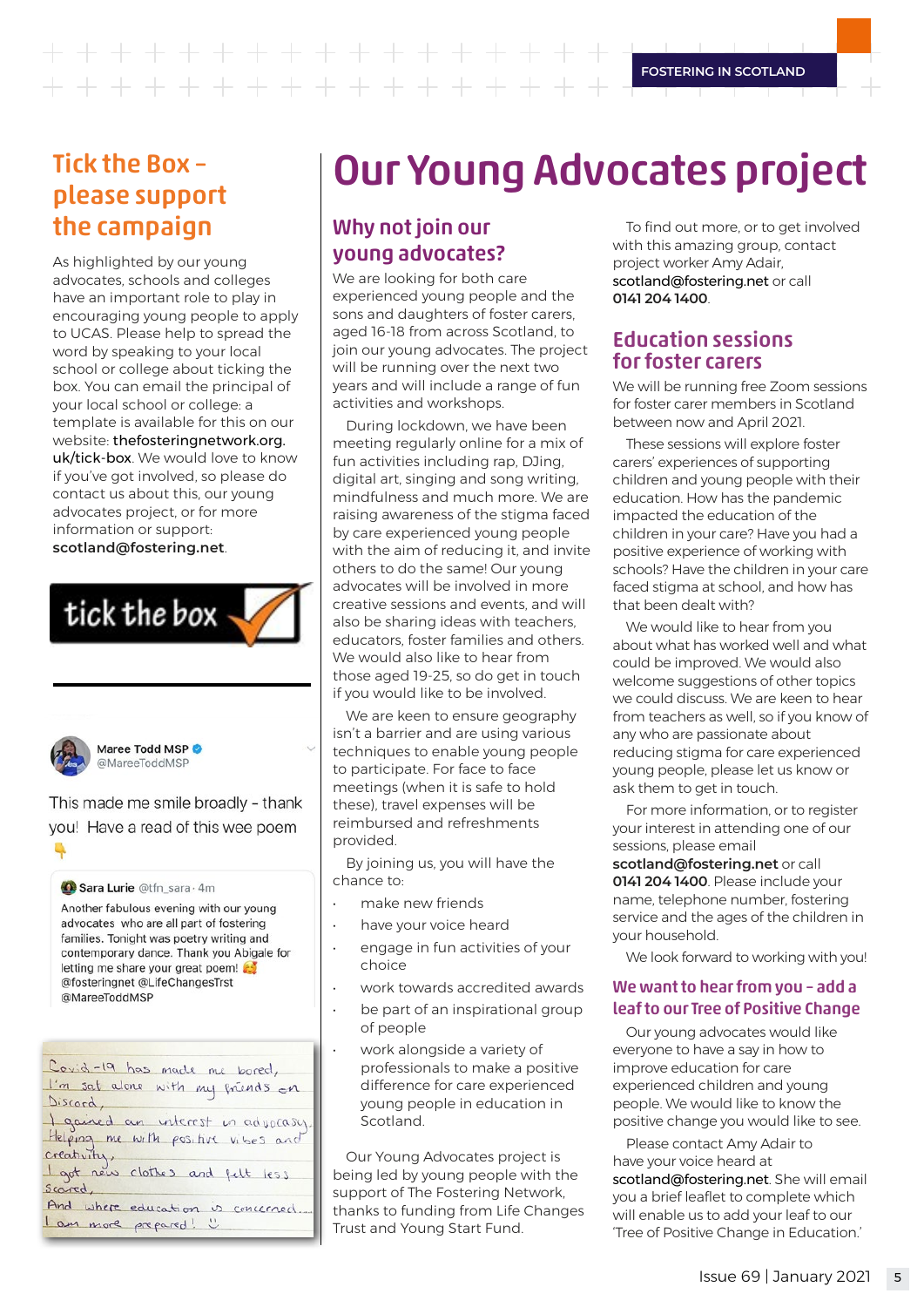# Fosterline Scotland update





**Hello everyone,** I hope you and your families are keeping well during these difficult and challenging times. We are here to support you so please give us a call anytime for advice and support. If our regular operating hours of Monday to Friday, 10am-4pm, are not suitable we can arrange to call you outwith these hours by appointment.

We have had a significant number of enquiries regarding allegations this year, especially from March to October. If an allegation is made against you and you are a member of The Fostering Network, please contact our legal helpline on **01384 885 734** as soon as you have been informed.

Our legal team, Levy & McRae has provided the following advice:

### **Managing allegations**

'Levy & McRae has been proud to represent the interests of members of The Fostering Network since 2017. We fully appreciate that foster carers and their families make huge personal sacrifices to give children the love, support and stability that they so desperately need and can transform the life of a child. However, being a foster carer carries with it an element of risk.

'Although criminal allegations being made against foster carers are only made in a relatively small number of placements, we are here to provide you with full legal support if one is made.



'In the event that an allegation is made by a child in a foster placement, Police Scotland and the social work service will ensure that the allegation is robustly considered and that the health and wellbeing of the child is safeguarded. At this point, limited information will be provided to the foster carer accused, and his/her interests will be secondary to this process.

'Our legal team is here on a 24/7 basis to respond urgently to protect members from the earliest possible stage of the process. We strive to resolve cases quickly and discreetly, through early analysis and engagement with the relevant authorities.

'Should you become aware of an allegation having been made against you, carry out the following steps immediately:

- 1. Phone Fosterline Scotland: **0141 204 1400**. If unavailable, please follow step 2.
- 2. Contact our legal advice line: **01384 885 734** as soon as possible. As a member of The Fostering Network, our advice is free and available 24 hours a day, seven days a week.
- 3. Where possible, obtain the names of the investigating police officers. This will allow our team to contact the officers and obtain further information regarding the allegation.

4. Do not discuss any details of the allegation until you have taken advice from our legal team or The Fostering Network.

'As part of the investigation process, you may be required to attend a police station for a police interview to be asked questions about the allegation. During this process you have legal rights, which include:

- To have a solicitor present during your interview.
- To have a consultation before. during, and after interview.
- To say nothing at all during your interview.

'In the vast majority of cases, we are able to arrange your attendance at a police station on a voluntary basis. In some cases, you may be arrested and taken to a police station. Please ask the police officers to contact us irrespective of the time. It may seem that by requesting a solicitor you will appear to be guilty of the allegations, this is not the case and the police officers will expect, and sometimes encourage you, to seek the assistance of a solicitor.

'This can be a distressing process and you need to ensure you have a member of our team with you for interview. This will allow us to assess the allegation so that we can immediately respond, if appropriate, and allow us to begin a criminal defence at this early stage should a prosecution be raised.

'Separate to the criminal process, the allegation may be submitted within a report to a fostering panel to consider your approval to continue to be a foster carer. If you have contacted us immediately, we can have a control on the process to date, in order to present clear and comprehensive representations on your behalf.

'Our team is also on hand to provide general legal advice on the children's referral process, your rights as a relevant person, and any other matter you may encounter during your time as a foster carer.

'We look forward to continuing our work with The Fostering Network and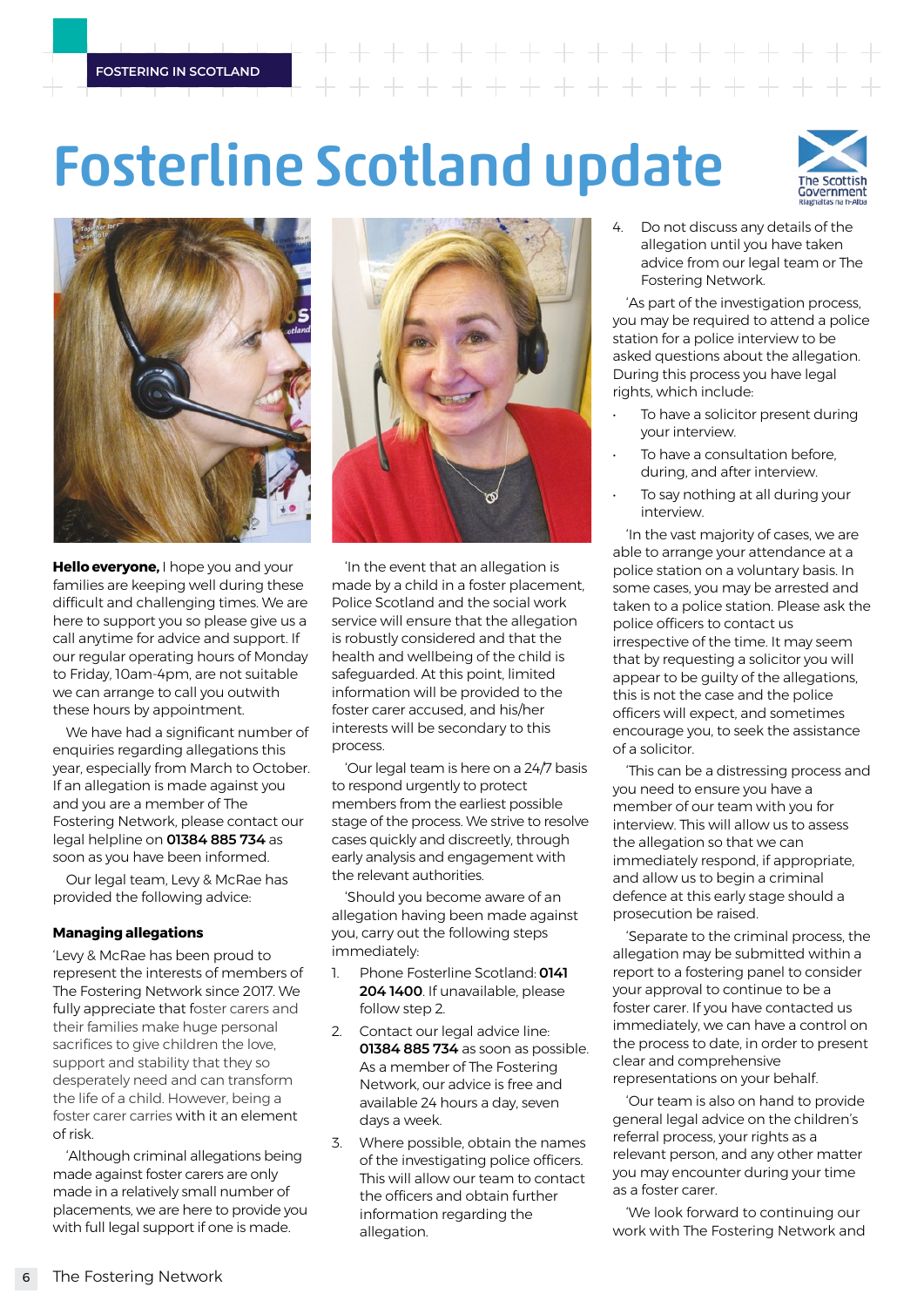$+ + +$  $+ + + + + + + +$ 

**FOSTERING IN SCOTLAND**

These sessions will allow us to meet foster carers and social workers virtually through Zoom, enabling us to discuss some of the challenges you have encountered and possible

We are keen to hear what is working well and what requires improvement. If you have any

please remember we are contactable 24 hours a day, seven days a week: **01384 885 734**.

'Our legal team for The Fostering Network is led by Callum Anderson. Callum is joined by Iain Cahill, Andrew Park and Chris Shaw who between them have an in-depth knowledge of the criminal justice system, the children's referral process and regulatory issues related to local authority approval of a foster carer.'

Remember, **Fosterline Scotland** is here to help with any query. The service is open from Monday to Friday 10am until 4pm, or outwith these hours by appointment. In addition to our 24-hour legal helpline, you can access our stress helpline on **01384 889549**. We also deliver a Managing Allegations training course (see our training update on page 8). Please do not hesitate to get in touch if you have a query you would like some help with.

**Thanks** Mirren & Julie

### **Fosterline Scotland EN 0141 204 1400**  $\bigoplus$  fosterlinescotland@fostering.net

# Capturing the Voice of disabled children and young people in foster care

The voice of disabled children and young people is sadly often overlooked, and through our Capturing the Voice project we are looking to address this. We would like to connect with foster carers and supervising social workers to explore what plans are in place to support disabled children and young people, and how we can better support them in the future.

We will be hosting four online discussion groups and would encourage members to join:

**Tuesday 19 January,** 10.30am – 12pm **Tuesday 26 January,** 10.30am – 12pm **Wednesday 27 January,** 10.30am – 12pm **Thursday 4 February,** 1pm – 2.30pm

suggestions of topics you would like to be included, please email to let us know. Please register your interest

solutions.

in advance by emailing **scotland@fostering.net** or call **0141 204 1400,** including your name, phone number and fostering service.

# Help to shape our work

The experiences and views of foster carers shape all of The Fostering Network's work. Through forums, training, surveys and our helpline we hear about what matters most to foster carers and their families. We also use our mailing lists to share information and rapidly hear back from foster carers on our policy and campaigns priorities. In the coming months, we'll also be using our campaigner's mailing list to reach out to the fostering community about The Promise.

Join our campaigner's list to keep up to date with our work and to have your say: [thefosteringnetwork.org.uk/campaign-us.](http://thefosteringnetwork.org.uk/campaign-us.) Make sure you tell us that you live in Scotland so we can give you the most relevant information and opportunities.

### Children's Hearings – advocacy service

The Scottish Government has launched a national advocacy service to reinforce the rights of children involved in the Children's Hearings System. Children and young people will be offered support to express their needs and views on decisions that affect their lives. A Children's Hearings Advocacy Expert Reference group has been set up to support the design, delivery and implementation of the service, which will be offered Scotland-wide by third sector providers. For more information, please visit: [gov.scot/groups/](http://gov.scot/groups/childrens-hearings-advocacy-expert-reference-group) [childrens-hearings-advocacy-expert-reference-group](http://gov.scot/groups/childrens-hearings-advocacy-expert-reference-group).

Maree Todd, Minister for Children and Young People, said: 'This marks a significant milestone on our way towards fully respecting and incorporating children's rights. Advocacy is central to the promotion of children's rights – it helps to ensure their voices are heard. The service will put the views and interests of each child at the heart of their hearing.'

### Scottish Advisory Committee

Our Scottish Advisory Committee meets on a quarterly basis, overseeing our work in Scotland and advising on the delivery of our strategic objectives. Over the last few years, it has been led by the experienced voice of Janet Smith, a social worker who also sits on our UK board. We would like to extend a huge thanks to Janet for her support during this time and wish her well now she has made the decision to move on. We are, however, delighted that Kay Jackson, a foster carer and associate trainer, has agreed to step into the role of chair in her place. She brings with her a wealth of experience of fostering and we look forward to working more closely with her in the years ahead.

Another member of our team, retired foster carer Glo Potter, is also moving on. She has been a valuable member of the team for a number of years and we are grateful for the contribution she has made. These changes mean we have an opening for new members – if you are interested, please do get in touch by emailing **scotland@fostering.net**.